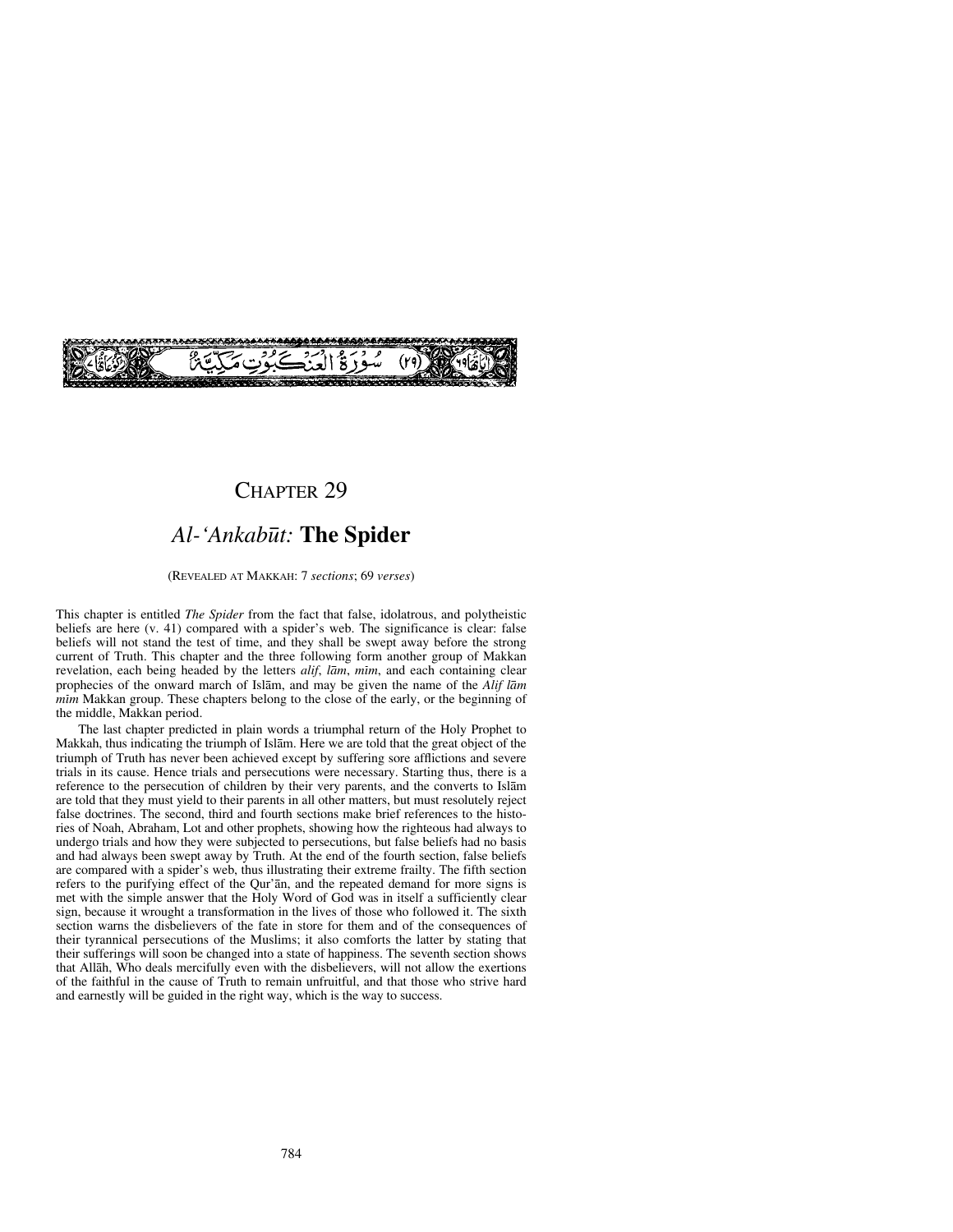# SECTION 1: **Trials purify**

In the name of Allåh, the Beneficent, the Merciful.

**1** I, Allåh, am the best Knower.*<sup>a</sup>*

**2** Do men think that they will be left alone on saying, We believe, and will not be tried?*<sup>a</sup>*

**3** And indeed We tried those before them, so Allåh will certainly know those who are true and He will know the liars.*<sup>a</sup>*

**4** Or do they who work evil think that they will escape Us? Evil is it that they judge!

**5** Whoever hopes to meet with Allåh, the term of Allåh is then surely coming. And He is the Hearing, the Knowing.

**6** And whoever strives hard, strives for himself. Surely Allåh is Self-sufficient, above (need of) (His) creatures.*<sup>a</sup>*

**7** And those who believe and do good, We shall certainly do away with their afflictions and reward them for the best of what they did.*<sup>a</sup>*

1*a.* See 2:1*a*.

7*a,* see next page.

بِسُجِرِ اللَّهِ الرَّحْسُنِ الرَّحِيَمُورِ ١ ألكان آَحَسِبَ الثَّاسُ أَنْ شِنْزَكُوْٓا أَنْ لِّقُوْلُوْٓا اٰمَنَّا دَهُمْ لَا يُفۡتَنُوۡنَ ۞ وَلَقَلْ فَتَنَّآ الَّذِيْنَ مِنْ تَبۡلِهِمْ فَلَيَعْلَمَنَّ اللَّهُ الَّذِيْنَ صَدَ قُوْا وَ لَيَعْلَمَنَّ الْكُنْ بِيْنَ ۞ آمْ حَسِبَ الَّذِيْنَ يَعْمَلُوْنَ السَّيِّأَتِ أَنْ يَسْبِقُوْنَا مِيَاتِمَ مَا يَحْكُمُوْنَ۞ مَنْ كَانَ يَدْجُوْا لِقَاَّءَ اللَّهُ فَإِنَّ آَجَلَ اللهِ لَأْتٍ وَهُوَ السَّيِّبِيُّعُ الْعَلِيْمُ ﴾ وَ مَنْ جَاهَدَ فَإِنَّمَا يُجَاهِدُ لِنَفْسِهٖ ۚ إِنَّ اللَّهَ لَغَنِيٌّ عَنِ الْعٰلَيِّيِّنَ ۞ وَ الَّذِينَ أَمَدُهُ! دَعَيلُوا الصَّلَحٰتِ لَلْكَفِّدَتَّ عَنْهُمْ سَيِّياتِهِمْ وَكَيَجْزِيبُهُمْ أَحْسَنَ الَّذِي ڪَانُوُ اي**عُن**گونَ ۞

<sup>2</sup>*a.* By the trials spoken of in these verses are meant the persecutions of the believers by the disbelievers. This is made clear in v. 10. A misconception as to the nature of these trials has led some critics to think that the first ten verses must have been revealed at Madinah.

<sup>3</sup>*a.* The *knowing* in this case relates to a knowledge of the event when it takes place, when reward or punishment is meted out to a man for what he does. Allåh knows what a man will do but does not reward or punish, until He knows that the man has done a deed.

<sup>6</sup>*a.* As shown in 25:52*a*, the word *jihåd* occurs in Makkan revelation frequently, and carries its proper significance of *striving hard* in Allåh's way. The suffering of persecutions and tortures at the hands of their enemies for the sake of their faith was no less a *jihād* for the Muslims at Makkah than their fighting in defence of Islām at Madinah.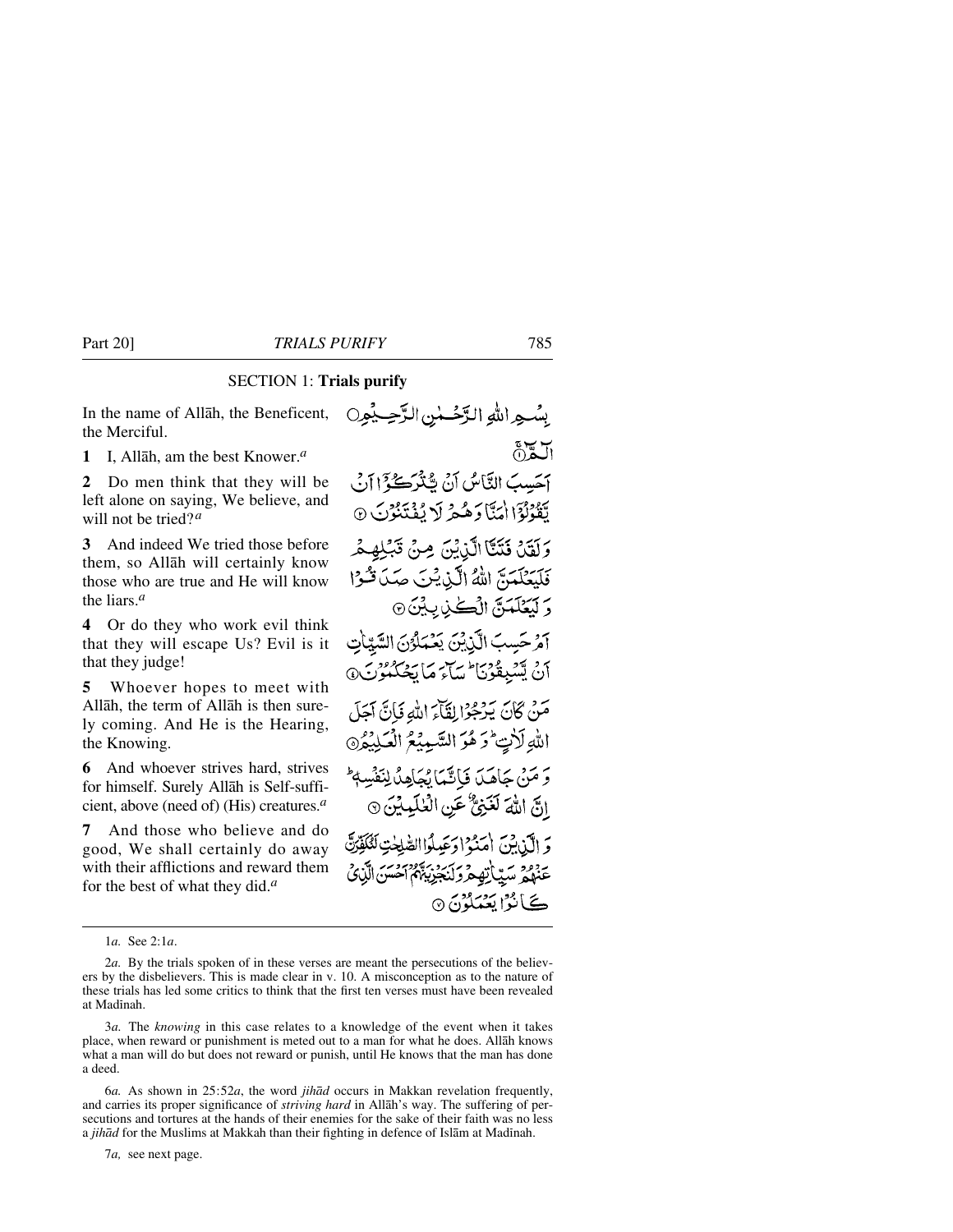**8** And We have enjoined on man goodness to his parents. But if they contend with thee to associate (others) with Me, of which thou hast no knowledge, obey them not. To Me is your return, so I will inform you of what you did.*<sup>a</sup>*

**9** And those who believe and do good, We shall surely make them enter among the righteous.

**10** And among men is he who says: We believe in Allåh; but when he is persecuted for the sake of Allåh, he thinks the persecution of men to be as the chastisement of Allåh.*<sup>a</sup>* And if there comes help from thy Lord, they will say: Surely we were with you. Is not Allåh the Best Knower of what is in the hearts of mankind?

**11** And certainly Allåh will know those who believe, and He will know the hyprocrites.

وَ وَصِّيْنَا الْإِنْسَانَ بِوَالِدَيْهِ حُسْنًا َ وَ إِنْ حَاهَدْكَ لِتَشْرِكَ بِيْ مَا لَيْسَ لَكَ بِ عِلْمٌ فَلَا تُطِعْهُمَا ۖ إِلَيَّ مَرْحِعٌكُمْ نَأْنَتْتُكُمْ بِيَاكُنْتُمْ تَعْبَدُوْنَ ۞

وَ الَّذِيْنَ اٰمَنُوْا وَعَمِلُوا الصّْلِحْتِ لَنُكْرِخِلَنَّهُمْ فِى الصَّلِحِينَ 9

وَ مِنَ النَّاسِ مَنْ يَقْوَلُ امْنَّابِاللَّهِ فَإِذَآ أَوَٰذِيَ فِى اللَّهِ جَعَلَ فِئَنَكَ التَّاسِ كَعَذَابِ اللَّهِ ۚ وَلَيْنَ جَأَءَ نَصْرُ مِّنْ تَرَبُّكَ لَيَقُوْلُنَّ إِنَّا كُنَّا مَعَڪْفِرٌ أَدَ لَيْسَ اللَّهُ بِأَعْلَمَ بِيلَ فِيْ صُلُ وَمِن الْعُلَيِّيِّينَ ۞ وَكَنْتَكَتَبَةَ اللَّهُ الْكَيْنِيْنَ أَصَنُوْا وَكَتَعَلَّمَةً إِلَيْنَفَقِيْنَ @

8*a.* This verse, while signifying the importance of obedience to parents, warns against attaching over-importance even to filial duty. It shows that when an important duty clashes with a still higher one, the former is to be sacrificed for the latter. It is related that when Sa'd ibn Abß Waqqås became a convert to Islåm, his mother swore that she would neither eat nor drink, until he reverted to disbelief, and that this verse was revealed on that occasion. It is a further proof that these verses were revealed at Makkah, because Sa'd was one of the early converts. In fact, it was at Makkah that children had to leave their parents on account of their conversion to Islåm, the parents not allowing them to forsake their old religion.

10*a.* The meaning is that those who are weak in faith consider the persecution by the disbelievers, which was necessary to strengthen and purify their faith, as if it were a punishment from Allåh for their change of faith. The latter part of the verse is a prophecy as to what the weak in faith will say when they see the help of Allåh coming to the Muslims.

<sup>7</sup>*a. Kafara*, as also *kaffara*, means originally *he covered* or *concealed*, and *kaffaral-sayyi'at*, *he did away with the evil* or *effaced it* (LL). *Sayyi'ah* has a double significance, it means *an evil deed* or *a sin*, as also *an evil accident*, *a trial* or *an affliction* (LL). Hence the words *la-nukaffiranna 'an-hum sayyi'åti-him* may signify either *the doing away with their afflictions* or *trials*, or *the doing away with their evil deeds*. I prefer the first because it is of the trials and afflictions of the believers that these verses speak. If the second significance is adopted, it would mean that the evil deeds which the believers did before they accepted the Truth would be effaced, because the course of their lives was now changed.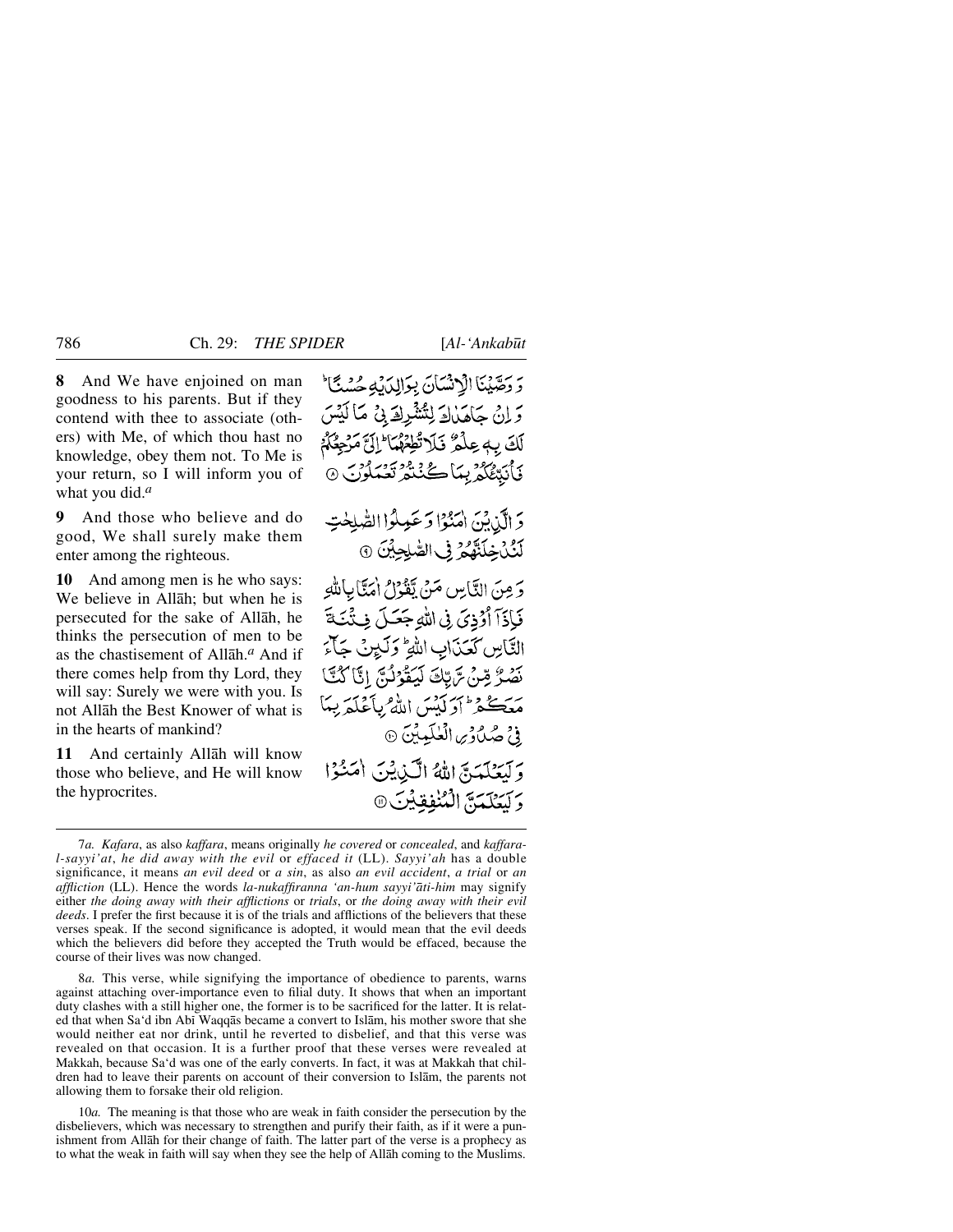**12** And those who disbelieve say to those who believe: Follow our path and we will bear your wrongs. And they can never bear aught of their wrongs. Surely they are liars.

**13** And they will certainly bear their own burdens, and other burdens besides their own burdens; and they will certainly be questioned on the day of Resurrection as to what they forged.*<sup>a</sup>*

### SECTION 2: **Noah and Abraham**

**14** And We indeed sent Noah to his people, so he remained among them a thousand years save fifty years.*<sup>a</sup>* And the deluge overtook them, and they were wrongdoers.

**15** So We delivered him and the inmates of the ark, and made it a sign to the nations.

**16** And (We sent) Abraham, when he said to his people: Serve Allåh and keep your duty to Him. That is better for you, if you did but know.

**17** You only worship idols besides Allåh and you invent a lie. Surely they whom you serve besides Allåh control no sustenance for you; so

وَلَقَيْنَ آَئِنَ سَلْنَا نُؤْجًا إِلَى قَوْمِهِ فَلَبِثَ فِيُهِمْ آلْفَ سَنَةٍ إِلَّا خَبْسِبْنَ عَامًا \* فَأَخَذَهُمُ الطُّوْفَانُ وَهُمْ ظٰلِمُوْنَ @ فَأَنْجَلْنَهُ وَ أَصْلَبَ السَّفِنِيَّةِ وَحَعَلْنِكَم اْبَةَ لِّكْنِكُمِيْنَ ۞ وَ إِبْرٰهِبْمَهِ إِذْ قَالَ لِقَدْمِهِ اعْبُ كُيْ إِ اللَّهَ وَاتَّقَّنُوْهُ ۖ ذٰا لِكُنْهُ خَبْرٌ ۚ لَكُنُّهُ ۚ انْ ڪُنْنُوْ تَعْلَمُهُنَّ 9 إِنَّمَا تَعْبُدُونَ مِنْ دُوْنِ اللَّهِ أَوْنَانَا وَتَخْلَقُونَ إِذْكَتَا لِنَّ الَّيْنِ يُنَ تَعَبِّكُونَ مِنْ دُوْنِ اللَّهِ لَا يَمْلِكُوْنَ لَكُمْرِيِّئَ فَابْتَغُوْاعِنَدَاللَّهِ الرَّزْقَ

<sup>13</sup>*a.* It should be noted that the Qur'ån does not anywhere say that the burden of one shall be taken away by another. Each one is responsible for what he does. The "other burdens" are really their own burdens in misleading others, and thus the two burdens spoken of here are the burden of one's own wrongdoing and the burden of misleading others.

<sup>14</sup>*a.* The Bible gives 950 years to be the age of Noah. It is not improbable that the span of man's life may have been greater in his earlier history than at present, and Noah may have attained an extraordinary age among his compatriots. But there are indications that the reference here is to the abiding for 950 years of the law preached by Noah, his place then being taken by Abraham, and the reference may be to these 950 years, as the mention of Abraham immediately afterwards shows.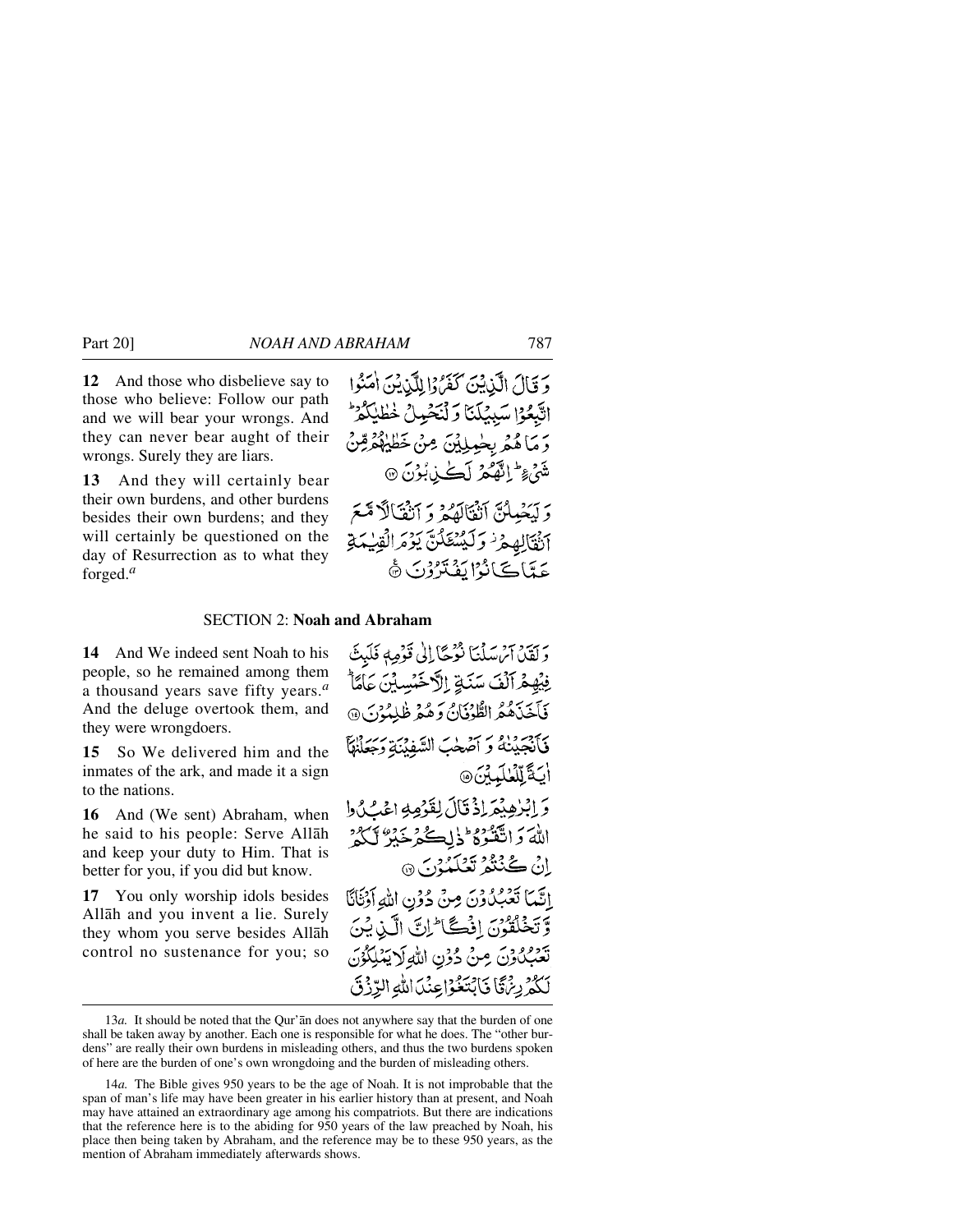seek sustenance from Allåh and serve Him and be grateful to Him. To Him you will be brought back.

**18** And if you reject, nations before you did indeed reject (the Truth). And the duty of the Messenger is only to deliver (the message) plainly.

**19** See they not how Allåh originates the creation, then reproduces it? Surely that is easy to Allåh.*<sup>a</sup>*

**20** Say: Travel in the earth then see how He makes the first creation, then Allåh creates the latter creation. Surely Allåh is Possessor of power over all things.*<sup>a</sup>*

**21** He chastises whom He pleases and has mercy on whom He pleases, and to Him you will be turned back.

**22** And you cannot escape in the earth nor in the heaven, and you have no protector or helper besides Allåh.

دادورد و داننيڪردالکا الکيه و<br>ترجعۇن ® وَ إِنْ تُكَيِّدٌ بِمُوْا فَقَدْ كَيْدًا أَمَعٌ قِنْ قَبْلِكُمْ وَ مَا عَلَى الرَّسُوْلِ إِلَّا الْكِلْعُ الْمُبِينَ، آوَلَمْ يَرَدْاكَنْفَ يُبُدِئُ اللَّهُ الْغَلْقَ ثَّكْرَ يُعِيدُهُ ثَٰٓ إِنَّ ذٰلِكَ عَلَى اللهِ بَسِيْرٌ ۞ قُبْلَ بِسِبْرُدُ إِنِّي الْأَمْرِضِ فَأَنْظُرُ وَإِكْتَفَ بَيْدَآ الْخَلْقِ نَكْرَ اللَّهُ يُكْتِنُوعُ النَّشْأَةَ الْأَخِيرَةَ إِنَّ اللَّهَ عَلَى كُلِّ شَيْءٍ قَبِي بِرُّهِجَ مِنَّ مِنْ يَتَبَاهُ بِيَ يَرْسُو مِنْ تَتَنَاءُ ۖ وَ إِلَيْكِهِ تُفْكَيِبُوْنَ۞ رَ مَآ اَنۡنُمۡ بِمُعۡجِزِيۡنَ فِی الۡاَمۡنِ ضِ وَلَا فِي السَّمَآءِ ٰ وَ مَا لَكُمْ قِنْ دُوْن اللهِ مِنْ وَلِّيِّ وَلَا نَصِيْبِرِيُّ

## SECTION 3: **Abraham and Lot**

**23** And those who disbelieve in the messages of Allåh and the meeting وَالَّذِينَ كَفَرُدًا بِأَيْتِ اللَّهِ وَلِقَالِيَةٍ أُولَيْكَ يَكِسُوْا مِنْ رَّحْمَتِيْ وَأُولَيْكَ

20*a.* Elsewhere, the words *travel in the earth* are always followed by *then see what was the end of the rejectors*, instead of which we have here *how He makes the first creation, then Allåh creates the latter creation*. The apparent identity of the significance of these two statements is thus made clearer by the comparison, which shows that what is meant is the disappearance of one nation to give place to another.

<sup>19</sup>*a.* The law of creation and destruction of things, which is constantly working in nature, finds an expression in the lives of nations: a nation is brought into existence, then it is swept away and a new nation raised in its stead. It is to this law that the verse refers as a warning to the idolatrous Makkans that the time had now come when their place would be taken by another nation. This is made clear in the verses that follow.

It should be noted that vv. 18–23 are parenthetical, being an address to the opponents of the Holy Prophet. The Qur'ån frequently adopts this method of warning in the middle of another narration, for its object is not to relate a story, but to warn those who opposed the spread of Truth as revealed to the Holy Prophet.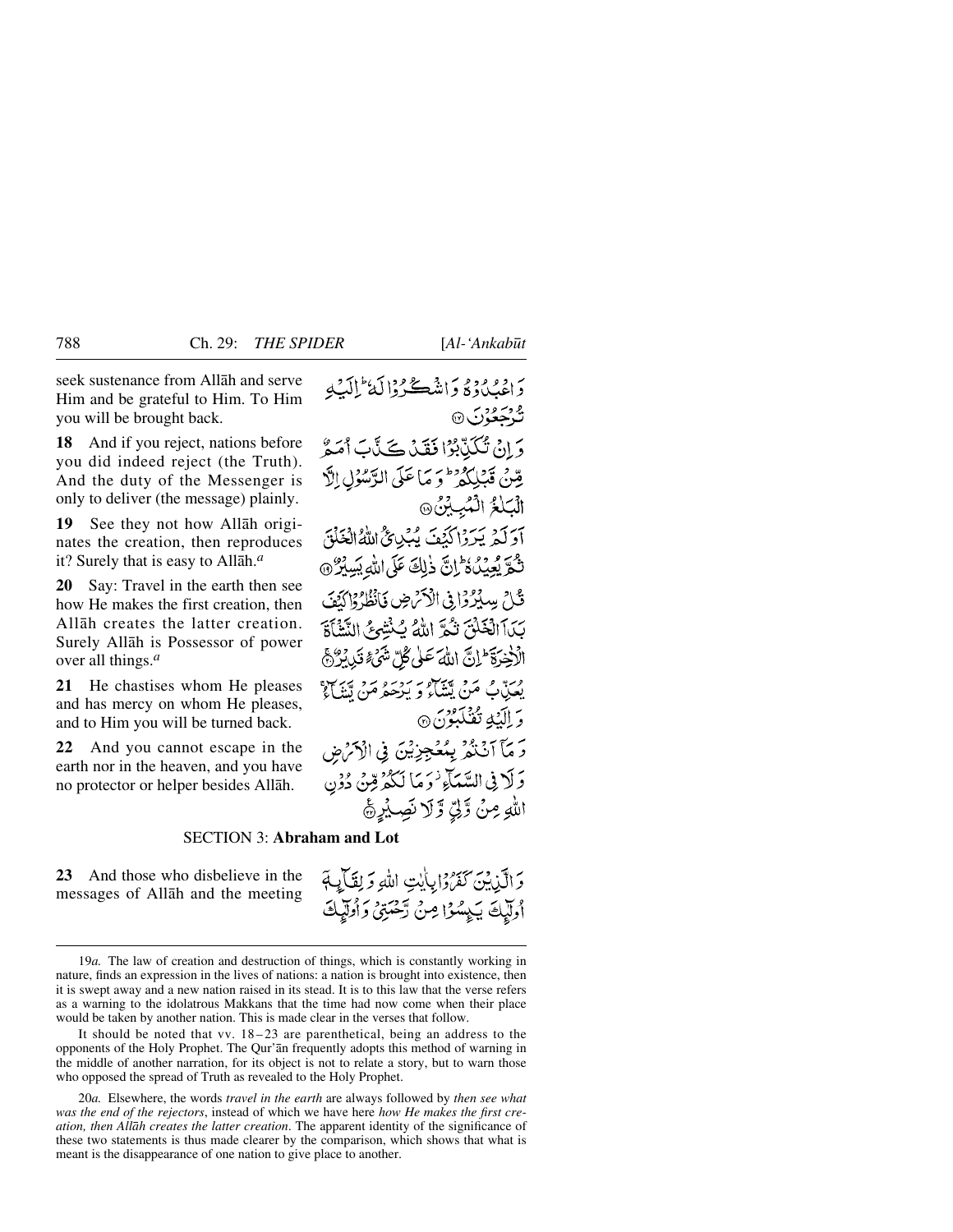with Him, they despair of My mercy, and for them is a painful chastisement.

**24** So naught was the answer of his people except that they said: Slay him or burn him! But Allåh delivered him from the fire. Surely therein are signs for a people who believe.*<sup>a</sup>*

**25** And he said: You have only taken idols besides Allåh by way of friendship between you in this world's life, then on the day of Resurrection some of you will deny others, and some of you will curse others; and your abode is the Fire, and you will have no helpers.

**26** So Lot believed in him. And he said: I am fleeing to my Lord. Surely He is the Mighty, the Wise.*<sup>a</sup>*

**27** And We granted him Isaac and Jacob, and ordained prophethood and the Book among his seed. And We gave him his reward in this world, and in the Hereafter he will surely be among the righteous.

**28** And (We sent) Lot, when he said to his people: Surely you are guilty of an abomination which none of the nations has done before you.

**29** Do you come to males and commit robbery on the highway, and commit evil deeds in your assemblies?*<sup>a</sup>*

# لَّهُمْ عَذَاكٌ أَلِيْهُمْ ۞

فَعَاكَانَ جَوَابَ قَوْصِهِٓ إِلَّآ َأَنْ قَالُوْا اَقْتُلُوْمُ آَوْحَرِّقُوْهُ فَأَنْجِيهُ اللَّهُ مِنَ التَّارُ إِنَّ فِي ذَٰلِكَ لَأَيْتٍ لِّقَوْمٍ يُؤْمِنُونَ@ وَ قَالَ إِنَّمَا اتَّخَذْتُمْ قِنْ دُوْنِ اللَّهِ آَوْنَانَّا ٌ مَّوَدَّةَ بَيْنِكُمْ فِي الْعَيْوَةِ الدُّنْيَا تَكُمَّ يَوْمَرْ الْقِيْبَ بَدَيْهُمْ بِعَضَّلَةُ بِبَعْضٍ وَّ يَكْعَنُ بِيَوْمِ كَمْ يَعْضَا وَ صَأْدِيَكُمُ النَّارُ وَ مَا لَڪُمْ مِّنْ تُصِيرِيْنَ ۞ دَأْمَينَ أَمَدُ لَوْطٌ مُرْقَبَالَ إِذْنِ مُمْهَاجِيزٌ إِلَىٰ سَ بِيٍّ ۖ إِنَّهَٰ هُوَ الْعَذِبْذُ الْمَكِيْفُرِ۞ بر رسم دين آيئي لسطي ويعقوب وَجَعَلْنَا ِ فِي ذُرِّيَّتِهِ النَّبُوَّةَ وَالْكِتْبَ وَ اتَّدَٰنَٰهُ ۖ آَخِرَهُ فِي اللَّهُ نَبَا ۚ وَ إِنَّكَ فِي الْأَخِرَةِ لَعِنَ الصَّلِحِيِّنَ ۞ وَلَوْطًا إِذْ قَالَ لِقَوْمِهِ ۚ إِنَّكُمْ لَيَأْتُوْنَ الْفَاحِشَةَ <sup>ر</sup>ِّمَا سَبَقَكُمْ بِهَا مِنْ آجَب قِّنَ الْعٰلَيِيِّنَ @ أَبِيَّكُمْ لَتَأْتُوْنَ الرِّجَالَ وَنَقْدَ السَّبِيْلَ لَهْ وَتَأْتُوُنَ فِي نَادِيْكُمُ الْمُنْكَرَ ۖ فَمَآ كَانَ جَوَابَ قَوۡ

29*a,* see next page.

<sup>24</sup>*a.* As in 21:69, so here, it is not stated that Abraham was actually cast into the fire. On the other hand, the plan was either *to slay* or *to burn* him, and therefore the *fire* may only stand for the opposition which these plans involved.

<sup>26</sup>*a.* The words *I am fleeing to my Lord* indicate his flight to another country whither he was commanded to flee by his Lord. This is more clearly stated in 19:48: "And I withdraw from you," being followed by the statement made in 19:49: "So when he withdrew from them". This makes it further clear that his deliverance from the fire was brought about by his flight to another country.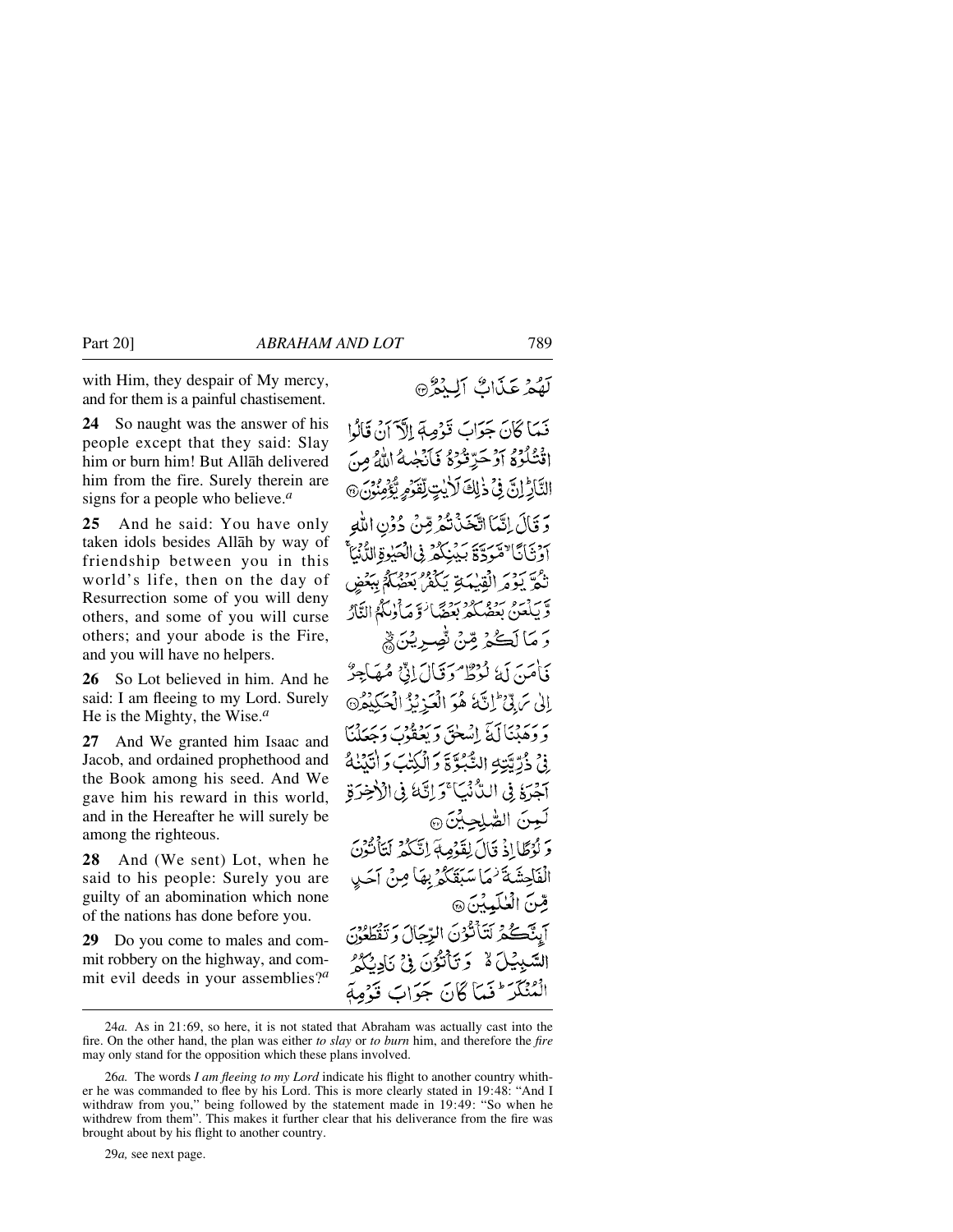But the answer of his people was only that they said: Bring on us Allåh's chastisement, if thou art truthful.

**30** He said: My Lord, help me against the mischievous people.

### SECTION 4: **Opposition to Truth ever a Failure**

**31** And when Our messengers came to Abraham with good news, they said: We are going to destroy the people of this town, for its people are iniquitous.

**32** He said: Surely in it is Lot. They said: We know well who is in it; we shall certainly deliver him and his followers, except his wife; she is of those who remain behind.

**33** And when Our messengers came to Lot, he was grieved on account of them, and he lacked strength to protect them.*<sup>a</sup>* And they said: Fear not, nor grieve; surely we will deliver thee and thy followers, except thy wife she is of those who remain behind.

**34** Surely We are going to bring down upon the people of this town a punishment from heaven, because they transgressed.

الكَّ آنَ قَالُوا الْحَيْنَا بِعَـذَابِ اللهِ اِنْ كُنْتَ مِنَ الصَّدِينَ @ قَالَ يَرِبِّ انْصُوْنِيٌّ عَلَى الْقَوْمِ الْمُفْسِدِينَ جَ

وَلَّعَا جَائِمَتْ سُمُسُلُنَآ إِبْرٰهِيْمَ بِالْبُشَذِٰيِّ قَالُوَٓا إِنَّا مُهْلِكُوَّا آَمُلِ هٰزِهِ الْقَرْيَةِ اِنَّ آَهُلَهَاكَانُوْا ظُلِمِيْنَ ُمَّ قَالَ إِنَّ فِيْهَا لَوْطًا ۚ قَالَوْا نَحْنُ آعْلَمْ بِمَنْ فِبْهَاتُهُ لَنُنْجِّيَنَّهُ وَأَهْلَهُ الاً امْرَآتَهُ فَآنَتْ مِنَ الْغِيرِيْنَ® وَلَعَبَآَ أَنْ جَآءَتْ دُسُلُنَا لَوْظَا مِهْرَىٰءَ

بِهِمْ وَضَاقَ بِهِمْ ذَرْعًا وَ قَالُوْالَا تَخَفْ وَلَا تَحْزَنْ إِنَّامُنَكِّرْكَ دَآهَلَكَ إِلاَّ امْرَآتَكَ كَأَنَتْ مِنَ الْغَٰبِيِّينَ۞

إِنَّا مُّذْرُدُنَ عَلَى أَهْلِ هٰذِهِ الْقَرْبَةِ رِجُزَّامِّنَ السَّيَآءِ بِيَا كَانُوَ ايَفْسُقُوْنَ®

<sup>29</sup>*a.* Three evils are ascribed to Lot's people — unnatural crime, highway robbery, and openly committing evil deeds in their assemblies. Therefore it is a mistake to explain all incidents in connection with Lot's story only with reference to unnatural crime as the sole evil of which they were guilty. *Qat' al-sabil* is, according to Kf, "the work of robbers, killing men and seizing their property". JB adds after the words taqta'ūn al-sabīl by way of explaining them, "for they used to murder the passers-by and rob them of their property". Other commentators give similar explanations.

<sup>33</sup>*a. Dhar'* signifies literally *the stretching forth of the arm*, and thus stands for *power* or *ability* or *extent of power*; and *˙åqa bi-l-amri dhar'-an* means *he was unable to accomplish the affair*, or *he lacked strength to accomplish the affair* (LL).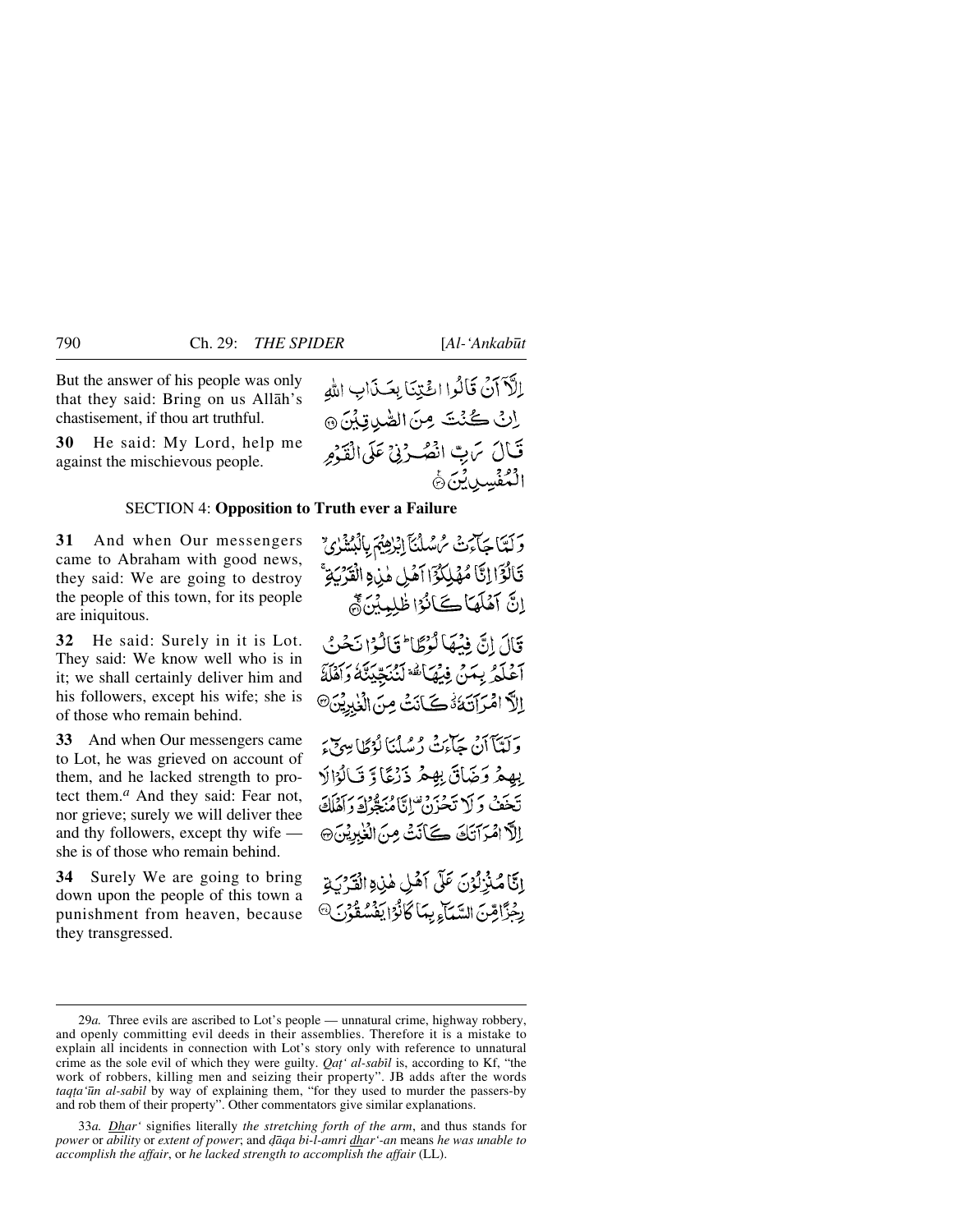**35** And certainly We have left a clear sign of it for a people who understand.*<sup>a</sup>*

**36** And to Midian (We sent) their brother Shu'aib, so he said: O my people, serve Allåh and fear the Latter day, and act not corruptly, making mischief, in the land.

**37** But they rejected him, so a severe earthquake overtook them and they lay prostrate in their abodes.

**38** And 'Åd and Tham∂d! And some of their dwellings are indeed apparent to you. And the devil made their deeds fairseeming to them, so he kept them back from the path, and they could see clearly.

**39** And Korah and Pharaoh and Håmån! And certainly Moses came to them with clear arguments, but they behaved haughtily in the land; and they could not outstrip (Us).

**40** So each one We punished for his sin. Of them was he on whom We sent a violent storm, and of them was he whom the rumbling overtook, and of them was he whom We caused the earth to swallow, and of them was he whom We drowned.*<sup>a</sup>* And it was not Allåh, Who wronged them, but they wronged themselves.

**41** The parable of those who take guardians besides Allåh is as the parable of the spider that makes for

وَلَقَيْنَ شَرَكَنَا مِنْهَآ ابَةً بَيِّنَةً <u>لِ</u>ْقَرُمِ يَّتَوْلُوْنَ @ وَإِلَىٰ مَيْنَ يَنْ آخَاهُمْ شَعَبْنَا نَقَالَ يلقَوْمِ اعْبُدُوا اللَّهَ وَارْجُوا الْيَوْمَ الْأَخِيرَ وَلَا تَعْتَدُا فِي الْأَرْضِ مُفْسِدِيْنَ۞ ذَكَنَّ بَعْرُهُ فَبَكَّنَ تَقُبُّهُ الدَّحْفَةُ فَأَصْبَحُوْا فِي دَارِ مِعْرَ جٰشِينُ ۞ رَ يَادًا وَ تَنْهُوْدَاْ دَ قَبْلَ تَنْبَيَّنَ لَكُوْمِيْنَ قسليندهفر تناتيج لكثع الشَّلْط مج أَعْمَالَهُمْ فَصَلَّهُمْ عَنِ السَّبِيْلِ رُڪَانُوا مُسْتَبِصِرِنَّ ۾ ريءه وبر به ويدعون وَهَامْنِ وَلَقَلْ جَآءَهُمْ مُّؤْسُى بِالْمَبْنِتِ فَاسْتَكْبَرُوْا فِي الْأَرْضِ وَمَاكَ أَنْوَا سُبِقِينَ لَمْ فَكُلَّةً أَخَذْنَا بِدَنَّيْهِةً فَبِينَهُمْ مَّرٍّ } [نسلَنَا عَلَّكَهُ حَاصِبًا ۚ وَمِنْهُمْ مِّنْ آخَذَتْهُ الصَّيْحَةُ وَمِنْهُمْ مِّنْ خَسَفْنَابِهِ الْأَرْضَ وَمِنْهُمْ مِّنْ أَغْرِقْنَا ۚ وَمَا كَانَ اللَّهُ لِيَظُّلِّهُمْ وَلَٰكِنۡ كَانُوۡٓاَ ٱنۡفُسَهُمۡ یَظۡلِمُوۡنَ

مَثَلُ الَّزِيْنَ اتَّخَذُوْامِنُ دُونِ اللهِ آَوَلِيَآْءَ كَمَنَّلِ الْعَنْكَبُوِّتِ ۗ إِنَّعَنَدَتَ بَيْتَا وَلِنَّ آوَهَنَ الْبُيُونِ لَبَيْتُ

<sup>35</sup>*a.* Sodom and Gomorrah, the cities destroyed, are in the neighbourhood of the Dead Sea, on the road from Arabia: "And it is on a road that still abides" (15:76).

<sup>40</sup>*a.* See 7:72*a* for the *storm*; 7:78*a*, 84*a* for the *rumbling*; 28:81*a* for the *swallowing*; 2:50*a*, 7:64*a* for the *drowning*.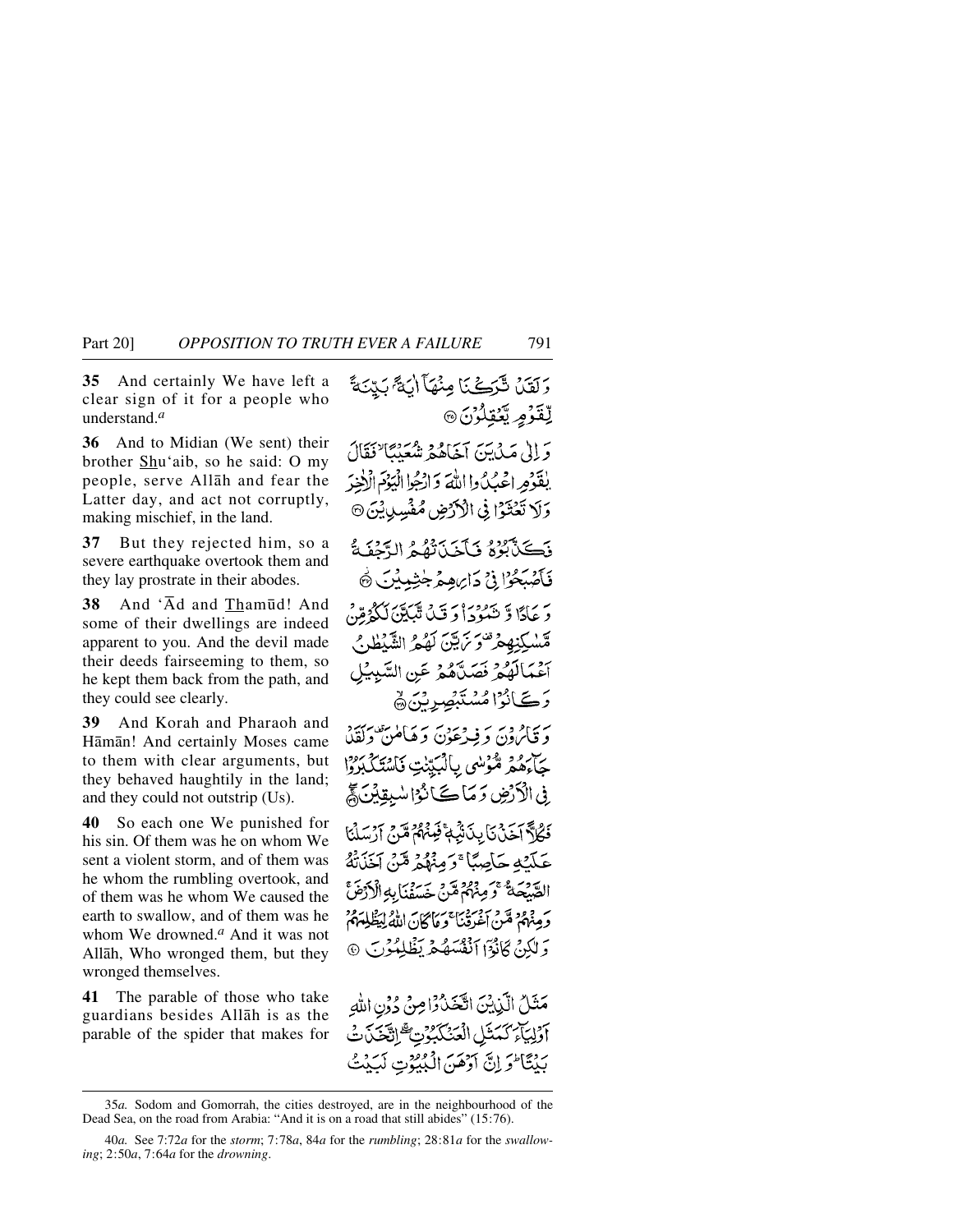itself a house; and surely the frailest of the houses is the spider's house if they but knew!*<sup>a</sup>*

**42** Surely Allåh knows whatever they call upon besides Him. And He is the Mighty, the Wise.

**43** And these parables, We set them forth for men, and none understand them but the learned.

**44** Allåh created the heavens and the earth with truth. Surely there is a sign in this for the believers.

الْعَنْڪَبُوُتِ ۡ لَوۡ کَےٓاَنُوۡا بَعۡکِمُوۡنَ ۞

إِنَّ اللَّهَ يَعْلَمُ مَا يَدْعُونَ مِنْ دُوْنِهِ مِنْ شَيْءٍ وَهُوَ الْعَزِيْزُ الْحَكِيْمُرُ۞ وَتِلْكَ الْأَمْثَالُ نَضْرِبُهَا لِلنَّاسِ ۚ دَ مَا يَعْقِلُهَا الْأَأَلَٰفُلِيَوْنَ ۞ خَلَقَ اللَّهُ السَّمْوٰتِ وَالْأَرْضَ بِالْحَقِّ انَّ فِي ذَلِكَ لَأَبَةَ لِّلْمُؤْمِنِيَيْنَ ۞

## **Part 21**

### SECTION 5: **The Qur'ån is a Purifier**

**45** Recite that which has been revealed to thee of the Book and keep up prayer. Surely prayer keeps (one) away from indecency and evil; and certainly the remembrance of Allåh is the greatest (force). And Allåh knows what you do.*<sup>a</sup>*

أَنْثَلُ مَآ أَرْجِيَ إِلَيْكَ مِنَ الْڪِتَٰبِ وأقبو الصّلوة للّ الصّلوة تَنْهَى عَنِ الفحشاء والمنكر وكياتر اللواكبر وَ اللَّهُ بِعَدْكُمْ مَا يَعْرَبُودُنَّ ۞

There is also a reference here to the plans of the Holy Prophet's opponents, which were destined to be brought to naught by reason of their inability to withstand the overwhelming advance of Truth.

45*a.* This verse invites the followers of all religions to accept the Qur'ån on account of its purifying effect upon life, as the previous scriptures had ceased to effect deliverance from the bondage of sin, which is the real object of revelation. The verse also lays down the right principle for getting rid of the bondage of sin in the words *the remembrance of Allåh is the greatest*, i.e., *the most powerful and effective restraint* upon sin. It is a living belief in the Divine power, knowledge, and goodness that restrains man from walking in the ways of His displeasure. A sure and certain knowledge that every evil action leads to an evil consequence, that there is a Supreme Being, Who knows what is hid from human eyes and Whose moral law is effective where the moral force of society fails, that He is

<sup>41</sup>*a.* A trust in false deities, which really stands for all false beliefs, is here compared with a spider's web to express the nature of its extreme frailty. It may prosper for a time, but no sooner is the light of criticism and research brought to bear upon it than it vanishes and leaves no trace behind.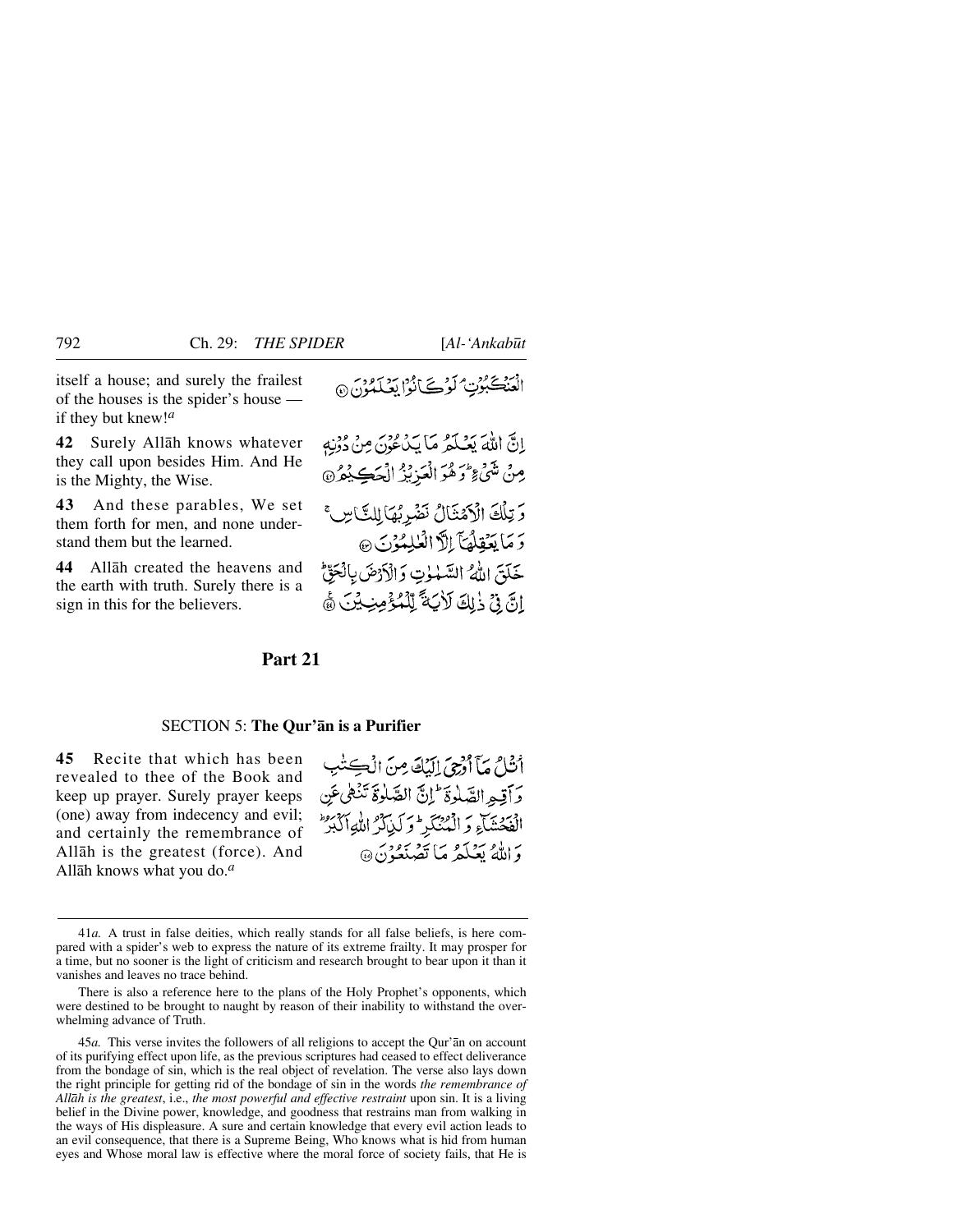**46** And argue not with the People of the Book except by what is best,*<sup>a</sup>* save such of them as act unjustly.*<sup>b</sup>* But say: We believe in that which has been revealed to us and revealed to you, and our God and your God is One, and to Him we submit.

**47** And thus have We revealed the Book to thee.*<sup>a</sup>* So those whom We have given the Book believe in it,

وَلَاتُجَادِلُوَّا آَهُلَ الْكِتْبِ اِلَّا بِالَّتِيْ هِيَ أَخْسَنُ ثَّرَالًا الَّذِيْنَ ظَلَمُوْا مِنْهُمْ وَقُوْلُوْٓا امَنَّا بِالَّذِيَّ أَنْزِلَ إِلَيْنَا وَ أَنْزِلَ الْيَكُمُ وَالْهُنَا وَالْهُكُمُ وَاحِنَّ وَّ نَحْنُ لَهُ مُسْلِمُوْنَ ۞ وَكَذَٰرِلِكَ آَنَزَلْنَآَ إِلَيْكَ الْكِتْبَ فَالَّذِينَ الْتَيۡنَاهُمُ الۡكِتَابَ يُؤۡمِنُوۡنَ بِ4ٌ وَصِنۡ

the source of all goodness and it is through goodness that man can have communion with Him, are the only effective restraints upon evil.

It should also be noted that the recitation of the Book, the keeping up of prayer, and the remembrance of Allåh are really identical; for the Qur'ån is recited in prayers, and the Qur'ån is the best means of the remembrance of Allåh. Every line of it brings before the mind of the reader the goodness, power, and knowledge of the Divine Being, while there is no other Book which fulfils this requirement. The Qur'ån is neither a book of law, though it contains the principles of the laws necessary for the guidance of man, nor a book of sacred history, though it contains the necessary sacred history, but it is preeminently a Book that manifests the glory, greatness, grandeur, goodness, love, purity, power, and knowledge of the Supreme Being.

While, as generally understood, by the remembrance of Allåh is meant His glorification and praise in prayer, I'Ab is reported to have said that by the *dhikr* (*remembrance*) of Allåh is here meant Allåh's remembrance of man or His raising him to a place of eminence (IJ). Thus the significance would be that through prayer to God, not only is man freed from the bondage of sin, but (which is greater than this) he is raised to a place of higher eminence.

46*a.* It should be noted that this passage deals only with the mode of controversy to be adopted in inviting those who already had scriptures in their hands — which the Arabs had not — to the truth of Islåm and the revelation of the Qur'ån. The Qur'ån makes its own meaning clear when it explains that it is the broad principles of religion that should demand paramount consideration. The fundamental principle of religion is that God exists and that He reveals Himself to man, and it is common to all revealed religions. The only difference is that a Muslim's is a purer monotheism, a conception of the Divine Being which gives the most perfect attributes to Him while declaring Him to be free from all imperfections and weaknesses, a conception which cannot reasonably be criticized by anyone who admits a belief in a Supreme Being. A Muslim's conception of Divine revelation is wider than that of the follower of any other religion, recognizing, as it does, that Divine revelation is granted in all ages and to all nations. A Muslim, therefore, admits the truth of all the prophets and revelations, and the follower of any other religion has nothing to lose but everything to gain by accepting Islåm.

46*b.* The significance of the words *save such of them as act unjustly* is not that controversy is to be carried on with these in a different manner, but that the unjust would not accept this reasonable interpretation of the principles of religion. This is made clear in the verse that follows.

47*a. And thus have We revealed the Book*; that is, by confirming the truth of all previous revelation.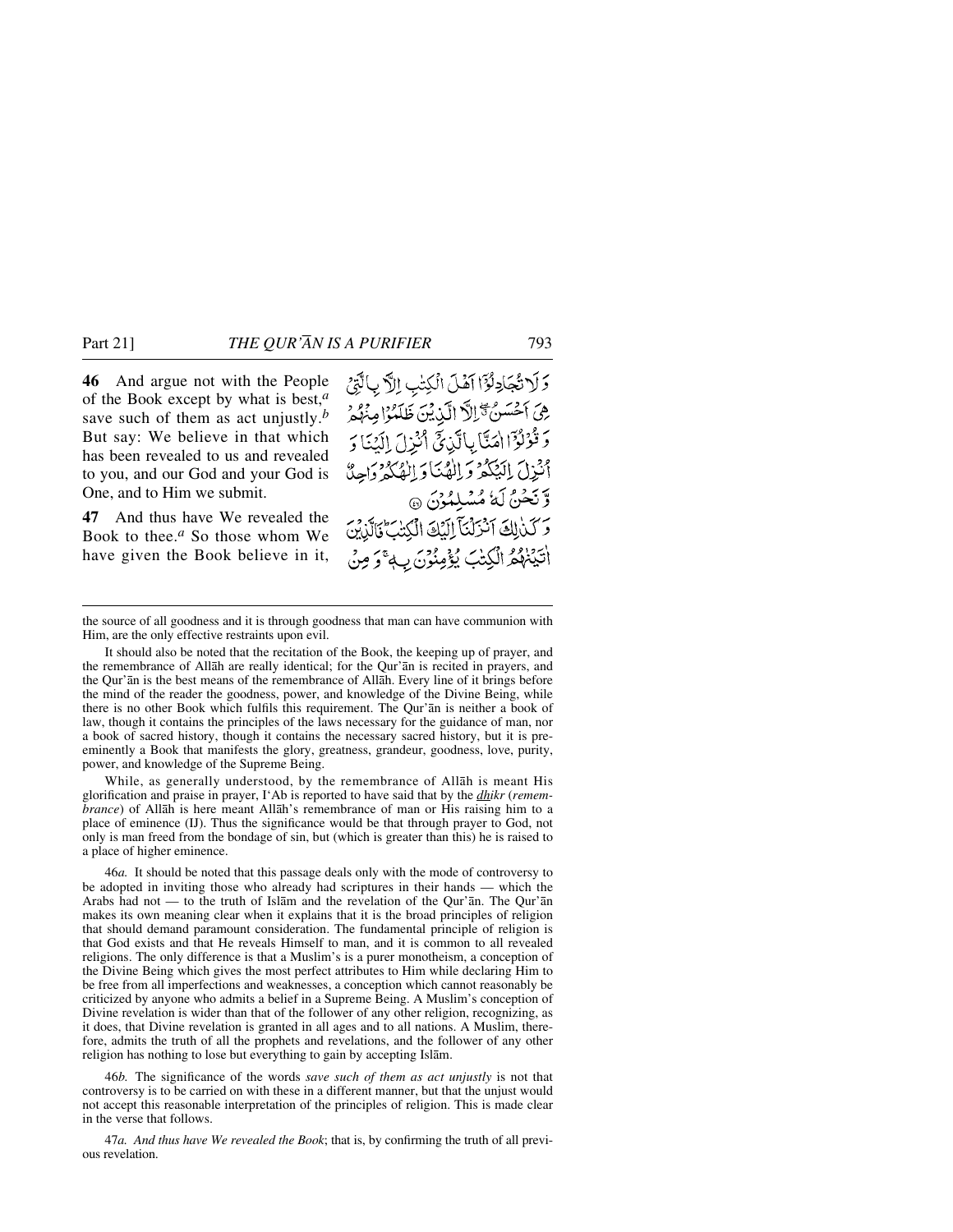and of these  $<sup>b</sup>$  there are those who</sup> believe in it; and none deny Our messages except the disbelievers.

**48** And thou didst not recite before it any book, nor didst thou transcribe one with thy right hand, for then could the liars have doubted.*<sup>a</sup>*

**49** Nay, it is clear messages in the hearts of those who are granted knowledge.*<sup>a</sup>* And none deny Our messages except the iniquitous.

**50** And they say: Why are not signs sent down upon him from his Lord? Say: Signs are with Allåh only, and I am only a plain warner.*<sup>a</sup>*

**51** Is it not enough for them that We have revealed to thee the Book which is recited to them? Surely there is mercy in this and a reminder for a people who believe.*<sup>a</sup>*

هَؤُلَاءِ مَنْ يُؤْمِنُ بِهِ وَمَايَجْحَلُ بِإِيْتِنَا إِلَّا الْكَافِرُوْنَ @ وَ مَا كُنْتَ تَتَلَوُّا مِنْ قَبْلِهِ مِنْ كِتْبِ وَّلَا تَخُطُّهُ بِيَمِيْنِكَ إِذًا لَّكُنْ تَابَ الْمُنْطِلُوْرَ ﴾ بَلْ هُوَ اللَّ بَيِّنْتُ فِي صُلُوْس الَّذِيْنَ أَوْثَوْا الْعِلْمَ وَ مَا يَجْحَلُ بِأَبِيْتِنَآ إِلَهَّ الطَّلِمُوْنَ ۞ وَ قَالَوْا لَوْ لَا أَنْذِلَ عَلَيْكِهِ إِيكَ مِّنْ سِّ بِّهِمْ ثَلِيٍّ إِنَّهَا الْأَرْبُثُ عِنْدَاللَّهِمْ وَ اتِّيَا آنَا دَبْ يُرُّ مِّبِيْنٌ ۞ أَوَ لَهِ يَكْفِهِهِ ٱتَّأَ ٱنْزَلْنَا عَلَيْكَ ٱلْكُتْبَ يْتْلَى عَلَيْهِمْ إِنَّ فِي ذَٰلِكَ لَرَحْمَةً وَّ ذِكْرٰى لِقَوْمِ يُّؤْمِنُوْنَ ﴾

47*b.* The reference in *these* is to the Arabs, who possessed no sacred scriptures.

48*a.* The broad principles of religion and the beautiful moral and spiritual truths which find expression in the Qur'ån could not have been collected, if such a collection by human exertion were possible, except by one who had knowledge of all the previous scriptures; but the Holy Prophet had not read even a single book. He could neither read nor write. What might have been said against a prophet like Jesus, that he had read the previous scriptures and collected some beautiful truths from them, could not be said against the Holy Prophet, for the latter could neither read nor write, and his inability to do either is thus a confirmation of his truth. Leaving aside all the principles and truths, if we consider the broad principles that Islåm taught with regard to the truth of Divine revelation in all ages and to all nations, a truth never taught or recognized by any religion or by any man before the Holy Prophet, it is remarkable that such a broad truth should have been preached by one who had never read the scriptures of any religion and who lived in a country which was almost cut off from all communication with other countries. See also 7:157*a*.

49*a.* The Qur'ån contains not only truths which are met with in previous scriptures, but also others which are not to be found in any scripture, and which are only in the breasts of the learned ones, or those that may ever be conceived by the learned ones. What the most progressive religious thought of today considers desirable for the basis of a common religion of humanity is met with in Islåm.

50*a.* The Prophet is a warner, and gives warning in due time that the signs are with Allåh, Whose power to send these signs they deny. Read also in this connection vv. 53–55, which uphold the coming of the punishment, leaving no doubt as to the meaning of signs being *with Allåh*.

51*a,* See next page.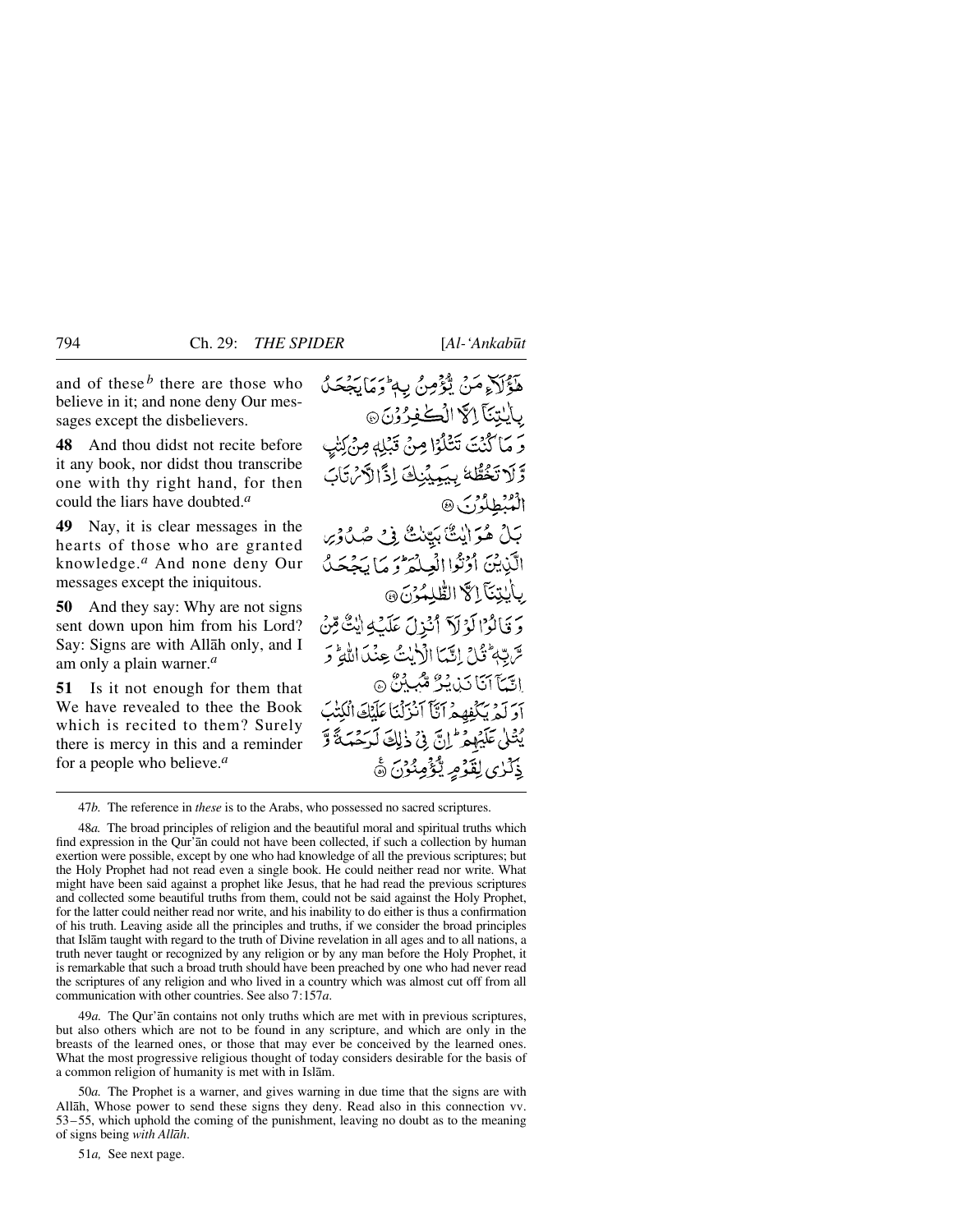## SECTION 6: **Warning and Consolation**

**52** Say: Allåh is sufficient as a witness between me and you — He knows what is in the heavens and the earth. And those who believe in falsehood and disbelieve in Allåh, these it is that are the losers.

**53** And they ask thee to hasten on the chastisement. And had not a term been appointed, the chastisement would certainly have come to them. And certainly it will come to them all of a sudden, while they perceive not.

**54** They ask thee to hasten on the chastisement, and surely hell encompasses the disbelievers*a*—

**55** The day when the chastisement will cover them from above them, and from beneath their feet!*<sup>a</sup>* And He will say: Taste what you did.

**56** O My servants who believe, surely My earth is vast, so serve Me only.*<sup>a</sup>*

**57** Every soul must taste of death; then to Us you will be returned.

قُلْ كَفَى بِاللَّهِ بَيْنِيُ وَبَيْنَكُمْ شَهْيُكًا يضكرُ مَا فِي السَّنْزِتِ وَالْأَرْضُ وَالَّذَانِ امْنُوْا بِالْمَاطِلِ وَكَفَرُوْا بِاللَّهِ أُولَّيكَ هُعُرُ الْخَبِسِيرُ وْنَ ۞ رسوتهجلۇنك بالغذاب وكولاكترا ة سَعَّى تَسَلِّرهُ مِنْ دِيرَ وَإِدْبَرَ وَسَعَدَهُ وَ<br>مَّسَعَّى لَجَاءَهُ هِ الْعِيانِ وَلَيِأَتِينَهُمْ بَيْنَةً وَّهُمْ لَا بَشْعَهُ دْنَ ۞ - يَسْتَعْجِلُوُنَكَ بِالْعَذَابِ وَإِنَّ جَهَنَّمَ *ڷ*ؠؙڿؽؘڟڐٞٛۥۑٲڷٙٛؗٮڬڣڔؿؙڹۜ۞ روبر بعضهه الكناب مِنْ نَوْتِهِمْ وَ مِنْ تَحْتِ أَنْ جُلِهِهِ وَيَقُوْلُ ذَوْوٌو مَاڪُنِنْدُ تَعْبَلُونَ ۞ يلجِبَادِيَ الَّذِينَ امْنُؤَا إِنَّ آمُ ضِيَ دَامِيعَةٌ فَإِيَّايَ فَاعْبُدُونِ ۞ كُلُّ نَفْسٍ ذَابِقَةُ الْمَوْتِ ۚ ثُمَّ إِلَيْنَا <u>ه دېمون ه</u>

54*a.* Here the punishment of this life, which the disbelievers would hasten, is called *a hell*. If this verse is taken as indicating the punishment of the life after death, it is a transition from the punishment of this life to the punishment after death.

55*a.* The expression used is simply to indicate the all-encompassing nature of the punishment, which will not leave them a way to escape. Compare 6:65, and see 6:65*a*.

56*a.* This is to comfort the Muslims against the severe persecutions by their enemies. If they are persecuted at Makkah, they will find a refuge elsewhere.

<sup>51</sup>*a.* This is another reply to those who demanded signs. The Qur'ån is a mercy, if they would only accept it. They could see how the believers had benefited by it; how a wonderful transformation had been wrought in their lives. Was it not a sufficient sign for them? Indeed, this was direct evidence of the truth of the Holy Word, for to effect a pure transformation in the lives of those who would follow it was its avowed object, while the overthrow of its enemies was only an indirect testimony.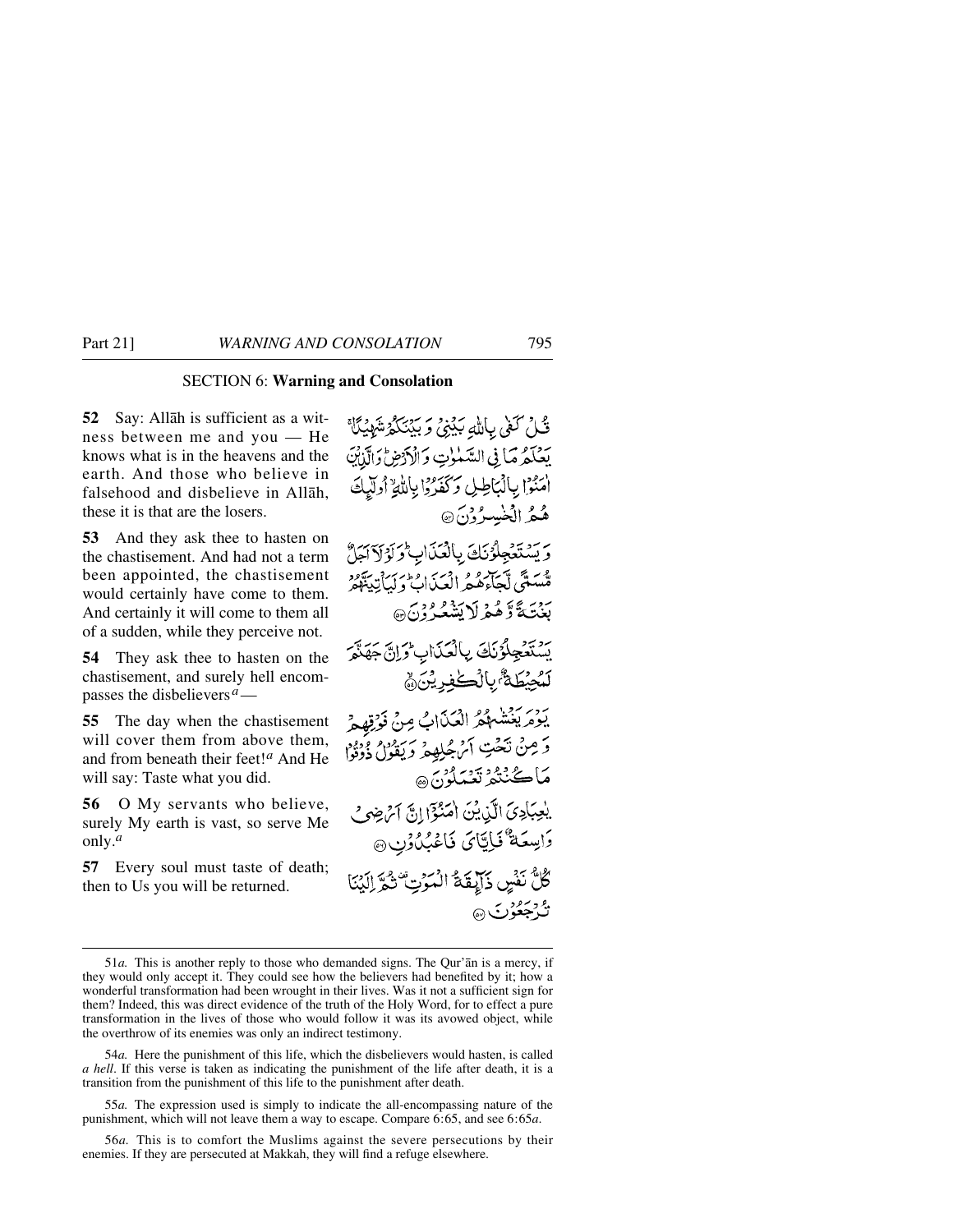**58** And those who believe and do good, We shall certainly give them an abode in high places in the Garden wherein flow rivers, abiding therein. Excellent the reward of the workers,

**59** Who are patient, and on their Lord they rely!

**60** And how many a living creature carries not its sustenance! Allåh sustains it and yourselves. And He is the Hearing, the Knowing.*<sup>a</sup>*

**61** And if thou ask them, Who created the heavens and the earth and made the sun and the moon subservient? they would say, Allåh. Whence are they then turned away?

**62** Allåh makes abundant the means of subsistence for whom He pleases of His servants, or straitens (them) for him. Surely Allåh is Knower of all things.

**63** And if thou ask them, Who is it that sends down water from the clouds, then gives life to the earth with it after its death? they will say, Allåh. Say: Praise be to Allåh! Nay, most of them understand not.*<sup>a</sup>*

وَالَّذِينَىٰ اٰمَنُوٰۡٓاوَ عَبِيلُواالصَّلِحٰتِ لَّنْبَوِّئَنَّهُمْ مِّنَ الْجَنَّةِ غُرَبًّا تَجْرِي مِنْ تَحْتِهَا الْأَنْفِٰرُ خَٰلِدِيْنَ فِيْهَ نِعْبِهِ أَجْبُرُ الْعُمِلِلِينَ فِي الَّذِيْنَ صَبَرُوْا دَعَلَىٰ رَبِّهِ مِرْيَتَوَكَّكُونَ ۞ وَكَأَيَّنَّ مِّنْ دَآتَةِ لَآتَخْبِدْ إِذْقَهَا ۚ أَلَّهُ يَرْتُرُّقُهَا وَ إِيَّالُّهُمَّ وَهُوَ التَّعِيْعُ الْعَلِّهُ ﴾ وَلَيْنَ سَأَلْتَفُهُمْ قَبْنَ خَلَقَ السَّنْواتِ دَ الْإِحْرَضَ وَ سَعَّبَهُ الشَّهْيِبِيِّ وَ الْفَيْدَ لَيَقُوْلُنَّ اللَّهُ ۚ نَأَنَّىٰ يُؤْنَكُونَ ۞ اللَّهُ يَبْسُطُ الدِّنْرَقَ لِيَنْ يَتَنَبَّ لَمْ مِنْ عِيَادِهٖ وَ يَغْدِسُ لَهُ ۚ إِنَّ اللَّهَ بِكُلِّ تَّعَىٰ عَمِيلَيْكُمْ ۞ وَلَيِنْ سَأَلْتَهُمْ مِّنْ نَّزَّلَ مِنَ السَّمَاءِ

مَأَءٌ فَأَحْبَأَ بِهِ الْأَتْرَضَ صِنٍّ بَعْثِي مَؤْتِمَا لَيَقُونُنَّ اللَّهُ طَفْسِ الْمَصَبْ لِلْهِ بَلْ آَكَتْرَهُمْ لَا يَعْقِلُوْنَ ﴾

## SECTION 7: **Triumph of the Faithful**

**64** And the life of this world is but a sport and a play. And the home of the Hereafter, that surely is the Life, did they but know!

وَ مَا هٰذِ وِ الْحَبٰوةُ الدُّّنْيَآ الْآلَهُ وَ آ لَعِبٌ ۖ وَ إِنَّ اللَّاسَ الْأَخِيرَةَ لَهِوَ ۖ الْعَبَدَاهِ مِ كَوْمِ كَتَابُوْا يَعْبَلْهُوْنَ ۞

<sup>60</sup>*a.* This is a consolation to the Muslims that the giving up of their concerns and business at Makkah will not lead to their ruin.

<sup>63</sup>*a.* Most of them did not understand that the dead earth was now about to be raised to life.